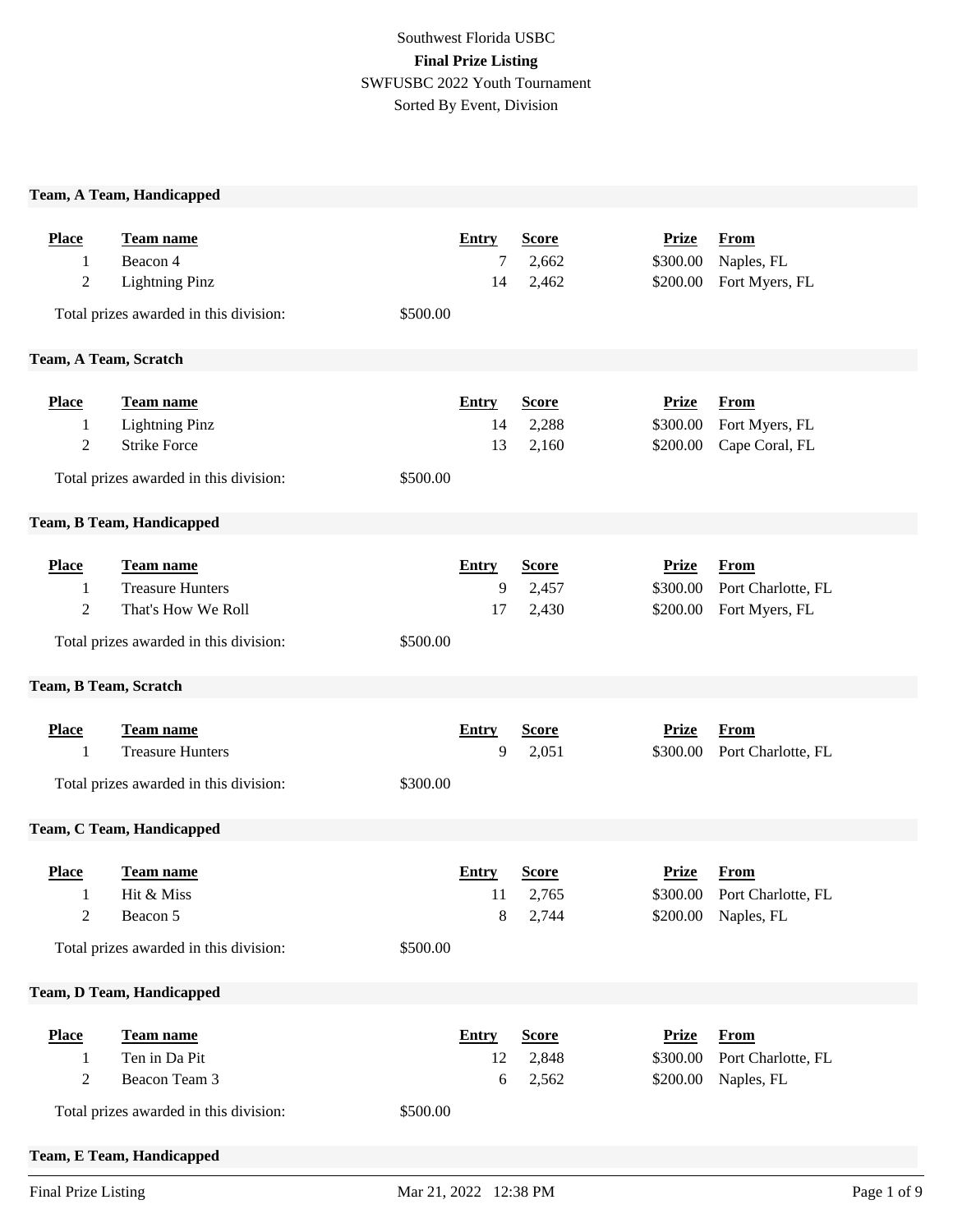### Southwest Florida USBC **Final Prize Listing** SWFUSBC 2022 Youth Tournament

Sorted By Event, Division

| <b>Place</b><br>1                              | Team name<br>Spare Me                                                                          |            | <b>Entry</b><br>10       | <b>Score</b><br>2,600          | <b>Prize</b><br>\$300.00             | <b>From</b><br>Port Charlotte, FL                   |
|------------------------------------------------|------------------------------------------------------------------------------------------------|------------|--------------------------|--------------------------------|--------------------------------------|-----------------------------------------------------|
|                                                | Total prizes awarded in this division:                                                         | \$300.00   |                          |                                |                                      |                                                     |
| Team, E Team, Scratch                          |                                                                                                |            |                          |                                |                                      |                                                     |
| <b>Place</b><br>1                              | <b>Team name</b><br><b>Bowling Buds</b><br>Total prizes awarded in this division:              | \$300.00   | <b>Entry</b><br>16       | <b>Score</b><br>1,646          | <b>Prize</b><br>\$300.00             | <b>From</b><br>Charlotte County, FL                 |
|                                                | Team, F Team, Handicapped                                                                      |            |                          |                                |                                      |                                                     |
| <b>Place</b><br>1<br>$\overline{2}$            | Team name<br>The Bowling Stones<br>Beacon Team 2<br>Total prizes awarded in this division:     | \$500.00   | <b>Entry</b><br>18<br>5  | <b>Score</b><br>2,564<br>2,532 | <b>Prize</b><br>\$300.00<br>\$200.00 | From<br>Port Charlotte, FL<br>Naples, FL            |
| Team, F Team, Scratch                          |                                                                                                |            |                          |                                |                                      |                                                     |
| <b>Place</b><br>1                              | Team name<br><b>Girl Power</b>                                                                 |            | <b>Entry</b><br>15       | <b>Score</b><br>922            | <b>Prize</b><br>\$300.00             | <b>From</b><br>Charlotte County, FL                 |
|                                                | Total prizes awarded in this division:                                                         | \$300.00   |                          |                                |                                      |                                                     |
|                                                | Total prizes awarded in this event:                                                            | \$4,200.00 |                          |                                |                                      |                                                     |
|                                                | Doubles, A Div., Handicapped                                                                   |            |                          |                                |                                      |                                                     |
| <b>Place</b><br>$\mathbf{1}$<br>$\overline{c}$ | <b>Team name</b><br>Belof, Adam L / Forthofer, Nicholas J<br>Rhoney, Benson / Richards, Devin  |            | <b>Entry</b><br>13<br>14 | <b>Score</b><br>1,408<br>1,400 | <b>Prize</b><br>\$150.00<br>\$75.00  | From<br>Cape Coral, FL<br>Fort Myers, FL            |
|                                                | Total prizes awarded in this division:                                                         | \$225.00   |                          |                                |                                      |                                                     |
|                                                | Doubles, B Div., Handicapped                                                                   |            |                          |                                |                                      |                                                     |
| <b>Place</b><br>1<br>$\sqrt{2}$                | <b>Team name</b><br>Hollopeter, Grace R / Hagler, Katarina L<br>Tague, Evan J / Tague, Logan T |            | <b>Entry</b><br>17<br>9  | <b>Score</b><br>1,318<br>1,301 | <b>Prize</b><br>\$150.00<br>\$75.00  | <b>From</b><br>Fort Myers, FL<br>Port Charlotte, FL |
|                                                | Total prizes awarded in this division:                                                         | \$225.00   |                          |                                |                                      |                                                     |
|                                                | Doubles, C Div., Handicapped                                                                   |            |                          |                                |                                      |                                                     |
| <b>Place</b>                                   | Team name                                                                                      |            | <b>Entry</b>             | <b>Score</b>                   | <b>Prize</b>                         | <b>From</b>                                         |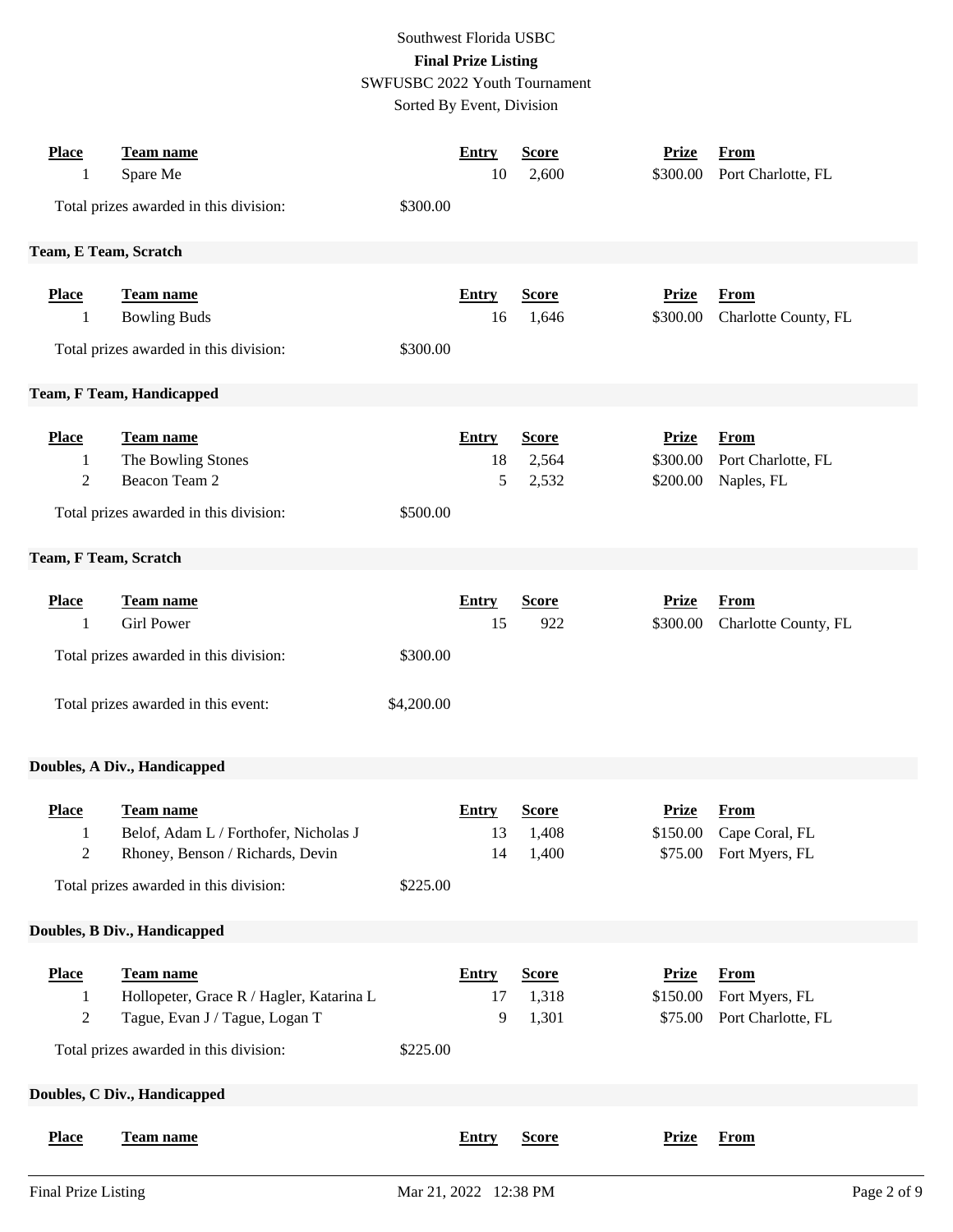| Southwest Florida USBC<br><b>Final Prize Listing</b><br>SWFUSBC 2022 Youth Tournament<br>Sorted By Event, Division |                                                                                                                                                                                 |                        |                          |                                |                                     |                                                         |  |
|--------------------------------------------------------------------------------------------------------------------|---------------------------------------------------------------------------------------------------------------------------------------------------------------------------------|------------------------|--------------------------|--------------------------------|-------------------------------------|---------------------------------------------------------|--|
| 1<br>2                                                                                                             | Bunkley, Aidan M / Bloom, Miklo<br>Sebold, Tyler J / Porter, Gavin D                                                                                                            |                        | 12<br>3                  | 1,344<br>1,299                 | \$150.00<br>\$75.00                 | Port Charlotte, FL<br>NAPLES, FL                        |  |
|                                                                                                                    | Total prizes awarded in this division:                                                                                                                                          | \$225.00               |                          |                                |                                     |                                                         |  |
|                                                                                                                    | Doubles, D Div., Handicapped                                                                                                                                                    |                        |                          |                                |                                     |                                                         |  |
| <b>Place</b>                                                                                                       | Team name                                                                                                                                                                       |                        | <b>Entry</b>             | <b>Score</b>                   | <b>Prize</b>                        | <b>From</b>                                             |  |
| 1                                                                                                                  | Sylva, Roman E / Pleskin, Sean M                                                                                                                                                |                        | 8                        | 1,386                          | \$150.00                            | Naples, FL                                              |  |
| 2                                                                                                                  | Poole, Aubree H / Martin, Azia                                                                                                                                                  |                        | 1                        | 1,329                          | \$75.00                             | NAPLES, FL                                              |  |
|                                                                                                                    | Total prizes awarded in this division:                                                                                                                                          | \$225.00               |                          |                                |                                     |                                                         |  |
|                                                                                                                    | Doubles, E Div., Handicapped                                                                                                                                                    |                        |                          |                                |                                     |                                                         |  |
| <b>Place</b><br>1<br>2                                                                                             | <b>Team name</b><br>Ratigan, Jacob J / Ratigan, Joshua M<br>Probst, Mitchell / Chaplen, Brandyn W<br>Total prizes awarded in this division:                                     | \$225.00               | <b>Entry</b><br>10<br>10 | <b>Score</b><br>1,387<br>1,350 | <b>Prize</b><br>\$150.00<br>\$75.00 | <b>From</b><br>Port Charlotte, FL<br>Port Charlotte, FL |  |
|                                                                                                                    | Doubles, F Div., Handicapped                                                                                                                                                    |                        |                          |                                |                                     |                                                         |  |
| <b>Place</b><br>1<br>2                                                                                             | <b>Team name</b><br>Meeks, Riley J / Meeks, Allison<br>Sylvester, Amaya N / Sylvester, Riley J<br>Total prizes awarded in this division:<br>Total prizes awarded in this event: | \$225.00<br>\$1,350.00 | <b>Entry</b><br>5<br>15  | <b>Score</b><br>1,352<br>1,344 | <b>Prize</b><br>\$150.00<br>\$75.00 | <b>From</b><br>Naples, FL<br>Charlotte County, FL       |  |
|                                                                                                                    | <b>Singles, A Boy, Handicapped</b>                                                                                                                                              |                        |                          |                                |                                     |                                                         |  |
| <b>Place</b><br>1<br>$\overline{c}$                                                                                | Team name<br>Belof, Adam L<br>Rhoney, Benson<br>Total prizes awarded in this division:                                                                                          | \$115.00               | <b>Entry</b><br>13<br>14 | <b>Score</b><br>796<br>686     | <b>Prize</b><br>\$75.00<br>\$40.00  | <b>From</b><br>Cape Coral, FL<br>Fort Myers, FL         |  |
|                                                                                                                    | Singles, A. Girl, Handicapped                                                                                                                                                   |                        |                          |                                |                                     |                                                         |  |
| <b>Place</b><br>1<br>2                                                                                             | <b>Team name</b><br>Hagler, Katarina L<br>Martin, Azia                                                                                                                          |                        | <b>Entry</b><br>17<br>1  | <b>Score</b><br>703<br>632     | <b>Prize</b><br>\$75.00<br>\$40.00  | <b>From</b><br>Fort Myers, FL<br>NAPLES, FL             |  |
|                                                                                                                    | Total prizes awarded in this division:                                                                                                                                          | \$115.00               |                          |                                |                                     |                                                         |  |
|                                                                                                                    | <b>Singles, B Boy, Handicapped</b>                                                                                                                                              |                        |                          |                                |                                     |                                                         |  |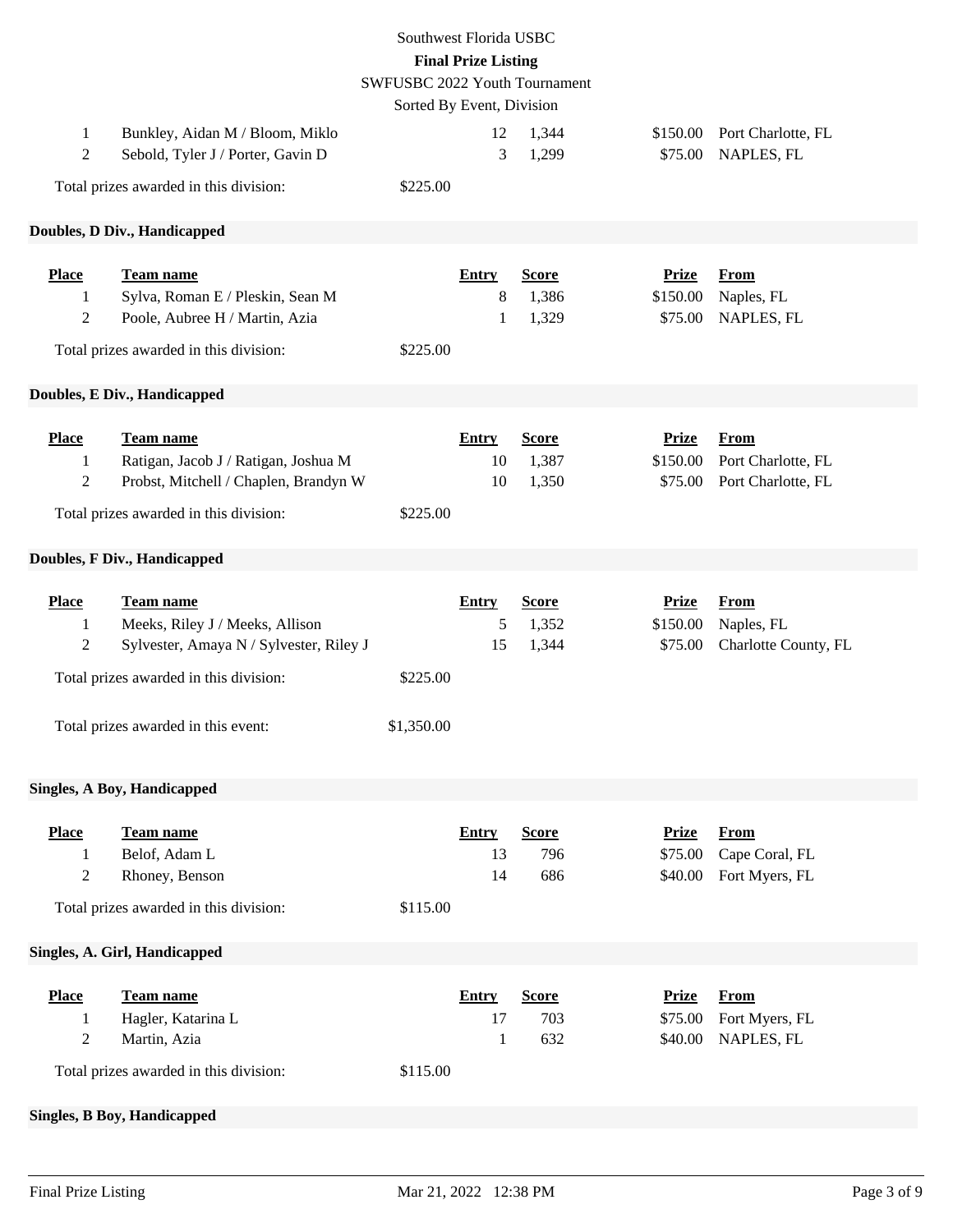# Southwest Florida USBC **Final Prize Listing**

SWFUSBC 2022 Youth Tournament

Sorted By Event, Division

|                                       |                                                                                                     | $\mathcal{L}$                                    |                            |                                    |                                                         |
|---------------------------------------|-----------------------------------------------------------------------------------------------------|--------------------------------------------------|----------------------------|------------------------------------|---------------------------------------------------------|
| <b>Place</b><br>1<br>$\overline{2}$   | <b>Team name</b><br>Sebold, Tyler J<br>Williams, Ian B<br>Total prizes awarded in this division:    | <b>Entry</b><br>3<br>14<br>\$115.00              | <b>Score</b><br>711<br>641 | <b>Prize</b><br>\$75.00<br>\$40.00 | <b>From</b><br>NAPLES, FL<br>Fort Myers, FL             |
|                                       | <b>Singles, B Girl, Handicapped</b>                                                                 |                                                  |                            |                                    |                                                         |
|                                       |                                                                                                     |                                                  |                            |                                    |                                                         |
| <b>Place</b><br>1<br>$\overline{2}$   | Team name<br>White, Samantha<br>Stouffer, Mackenzy R<br>Total prizes awarded in this division:      | <b>Entry</b><br>4<br>13<br>\$115.00              | <b>Score</b><br>626<br>619 | <b>Prize</b><br>\$75.00<br>\$40.00 | <b>From</b><br>Naples, FL<br>Cape Coral, FL             |
|                                       | <b>Singles, C Boy, Handicapped</b>                                                                  |                                                  |                            |                                    |                                                         |
| <b>Place</b><br>1<br>$\boldsymbol{2}$ | Team name<br>Pierce, Brendon C<br>Stolarczyk, Raymond M<br>Total prizes awarded in this division:   | <b>Entry</b><br>$\overline{c}$<br>16<br>\$115.00 | <b>Score</b><br>722<br>656 | <b>Prize</b><br>\$75.00<br>\$40.00 | <b>From</b><br>NAPLES, FL<br>Charlotte County, FL       |
|                                       | <b>Singles, C Girl, Handicapped</b>                                                                 |                                                  |                            |                                    |                                                         |
| <b>Place</b><br>1<br>$\overline{2}$   | <b>Team name</b><br>Conwi, Olivia I<br>Grieser, Aimee L<br>Total prizes awarded in this division:   | <b>Entry</b><br>9<br>$\,8\,$<br>\$115.00         | <b>Score</b><br>703<br>629 | <b>Prize</b><br>\$75.00<br>\$40.00 | <b>From</b><br>Port Charlotte, FL<br>Naples, FL         |
|                                       | <b>Singles, D Boy, Handicapped</b>                                                                  |                                                  |                            |                                    |                                                         |
| <b>Place</b><br>1<br>2                | <b>Team name</b><br>Ratigan, Jacob J<br>Catropa, Connor J<br>Total prizes awarded in this division: | <b>Entry</b><br>10<br>11<br>\$115.00             | <b>Score</b><br>761<br>735 | <b>Prize</b><br>\$75.00<br>\$40.00 | <b>From</b><br>Port Charlotte, FL<br>Port Charlotte, FL |
|                                       | <b>Singles, D Girl, Handicapped</b>                                                                 |                                                  |                            |                                    |                                                         |
| <b>Place</b><br>1<br>$\mathbf{2}$     | Team name<br>Tanner, Celine R<br>Hollopeter, Grace R<br>Total prizes awarded in this division:      | <b>Entry</b><br>6<br>17<br>\$115.00              | <b>Score</b><br>648<br>619 | <b>Prize</b><br>\$75.00<br>\$40.00 | From<br>Naples, FL<br>Fort Myers, FL                    |
|                                       | <b>Singles, E Boy, Handicapped</b>                                                                  |                                                  |                            |                                    |                                                         |
| <b>Place</b><br>1<br>$\overline{c}$   | Team name<br>Sylva, Roman E<br>Daletto, Cameron J                                                   | <b>Entry</b><br>8<br>12                          | <b>Score</b><br>815<br>757 | <b>Prize</b><br>\$75.00<br>\$40.00 | <b>From</b><br>Naples, FL<br>Port Charlotte, FL         |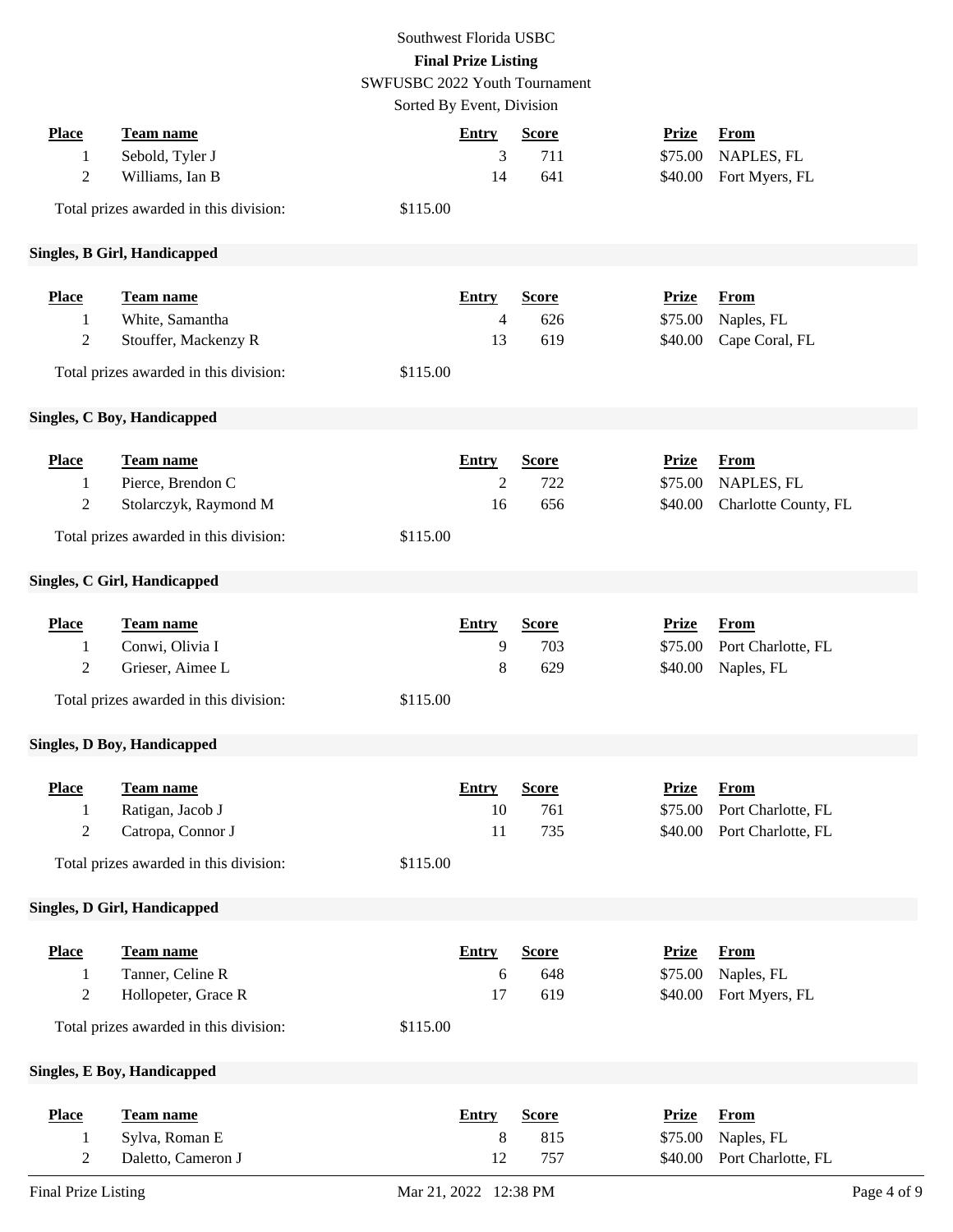### Southwest Florida USBC **Final Prize Listing** SWFUSBC 2022 Youth Tournament

Sorted By Event, Division

|                                       | Total prizes awarded in this division:                                                                                             | \$115.00               |                          |                                |                                    |                                                           |
|---------------------------------------|------------------------------------------------------------------------------------------------------------------------------------|------------------------|--------------------------|--------------------------------|------------------------------------|-----------------------------------------------------------|
|                                       | <b>Singles, E Girl, Handicapped</b>                                                                                                |                        |                          |                                |                                    |                                                           |
| <b>Place</b><br>1<br>$\boldsymbol{2}$ | Team name<br>Muso, Kailey M<br>Sebold, Lauren A<br>Total prizes awarded in this division:                                          | \$115.00               | <b>Entry</b><br>11<br>1  | <b>Score</b><br>663<br>625     | <b>Prize</b><br>\$75.00<br>\$40.00 | From<br>Port Charlotte, FL<br>NAPLES, FL                  |
|                                       | <b>Singles, F Boy, Handicapped</b>                                                                                                 |                        |                          |                                |                                    |                                                           |
| <b>Place</b><br>1<br>$\overline{2}$   | <b>Team name</b><br>Probst, Mitchell<br>Ratigan, Joshua M<br>Total prizes awarded in this division:                                | \$115.00               | <b>Entry</b><br>10<br>10 | <b>Score</b><br>692<br>684     | <b>Prize</b><br>\$75.00<br>\$40.00 | <b>From</b><br>Port Charlotte, FL<br>Port Charlotte, FL   |
|                                       | <b>Singles, F Girl, Handicapped</b>                                                                                                |                        |                          |                                |                                    |                                                           |
| <b>Place</b><br>1<br>$\overline{c}$   | Team name<br>Probst, Morgan<br>Sylvester, Riley J<br>Total prizes awarded in this division:<br>Total prizes awarded in this event: | \$115.00<br>\$1,380.00 | <b>Entry</b><br>18<br>15 | <b>Score</b><br>742<br>692     | <b>Prize</b><br>\$75.00<br>\$40.00 | <b>From</b><br>Port Charlotte, FL<br>Charlotte County, FL |
|                                       | All Events - Handicap, A Boy, Handicapped                                                                                          |                        |                          |                                |                                    |                                                           |
| <b>Place</b><br>$\overline{2}$        | Team name<br>Belof, Adam L<br>Richards, Devin<br>Total prizes awarded in this division:                                            | \$115.00               | <b>Entry</b><br>13<br>14 | <b>Score</b><br>2,103<br>2,051 | <b>Prize</b><br>\$75.00            | <b>From</b><br>Cape Coral, FL<br>\$40.00 Fort Myers, FL   |
|                                       | All Events - Handicap, A Girl, Handicapped                                                                                         |                        |                          |                                |                                    |                                                           |
| <b>Place</b><br>1<br>$\overline{c}$   | <b>Team name</b><br>Hagler, Katarina L<br>Patz, Jennifer L<br>Total prizes awarded in this division:                               | \$115.00               | <b>Entry</b><br>17<br>7  | <b>Score</b><br>2,021<br>1,813 | <b>Prize</b><br>\$75.00<br>\$40.00 | <b>From</b><br>Fort Myers, FL<br>Naples, FL               |
|                                       | All Events - Handicap, B Boy, Handicapped                                                                                          |                        |                          |                                |                                    |                                                           |
| <b>Place</b><br>1                     | Team name<br>Ryan, Austin R                                                                                                        |                        | <b>Entry</b><br>11       | <b>Score</b><br>1,937          | <b>Prize</b><br>\$75.00            | <b>From</b><br>Port Charlotte, FL                         |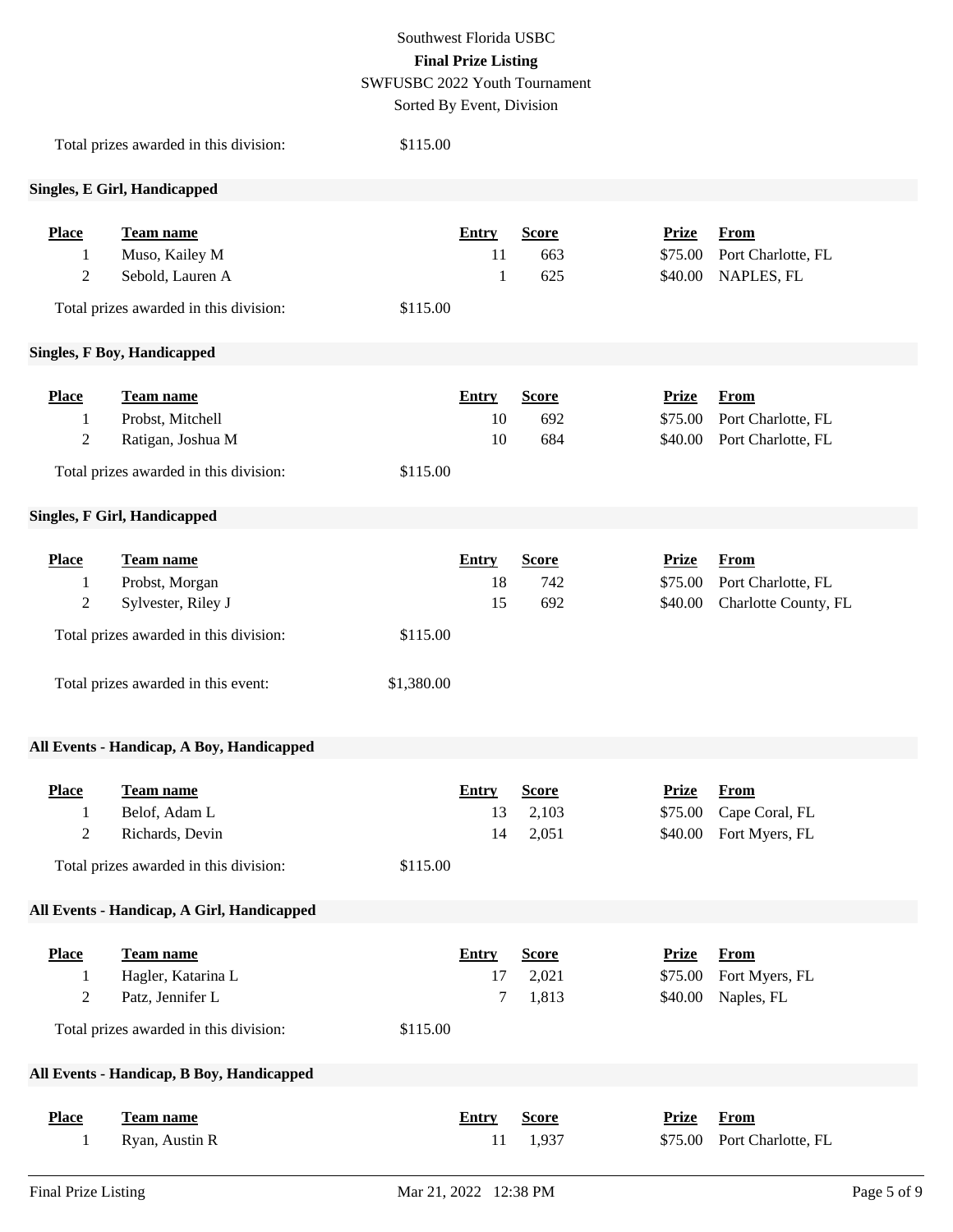|                                                  |                                                                                                     | Southwest Florida USBC<br><b>Final Prize Listing</b><br>SWFUSBC 2022 Youth Tournament<br>Sorted By Event, Division |                                      |                                |                                    |                                                         |
|--------------------------------------------------|-----------------------------------------------------------------------------------------------------|--------------------------------------------------------------------------------------------------------------------|--------------------------------------|--------------------------------|------------------------------------|---------------------------------------------------------|
| $\overline{c}$                                   | Williams, Ian B                                                                                     |                                                                                                                    | 14                                   | 1,913                          |                                    | \$40.00 Fort Myers, FL                                  |
|                                                  | Total prizes awarded in this division:                                                              | \$115.00                                                                                                           |                                      |                                |                                    |                                                         |
|                                                  | All Events - Handicap, B Girl, Handicapped                                                          |                                                                                                                    |                                      |                                |                                    |                                                         |
| <b>Place</b><br>1<br>$\overline{c}$              | Team name<br>White, Samantha<br>Stouffer, Mackenzy R<br>Total prizes awarded in this division:      | \$115.00                                                                                                           | <b>Entry</b><br>$\overline{4}$<br>13 | <b>Score</b><br>1,887<br>1,816 | <b>Prize</b><br>\$75.00<br>\$40.00 | <b>From</b><br>Naples, FL<br>Cape Coral, FL             |
|                                                  | All Events - Handicap, C Boy, Handicapped                                                           |                                                                                                                    |                                      |                                |                                    |                                                         |
| <b>Place</b><br>1<br>$\overline{c}$              | Team name<br>Pleskin, Sean M<br>Robson, Gabriel J<br>Total prizes awarded in this division:         | \$115.00                                                                                                           | <b>Entry</b><br>8<br>13              | <b>Score</b><br>1,990<br>1,885 | <b>Prize</b><br>\$75.00<br>\$40.00 | <b>From</b><br>Naples, FL<br>Cape Coral, FL             |
|                                                  | All Events - Handicap, C Girl, Handicapped                                                          |                                                                                                                    |                                      |                                |                                    |                                                         |
| <b>Place</b><br>1<br>2                           | Team name<br>Conwi, Olivia I<br>Grieser, Aimee L<br>Total prizes awarded in this division:          | \$115.00                                                                                                           | <b>Entry</b><br>9<br>8               | <b>Score</b><br>1,906<br>1,780 | <b>Prize</b><br>\$75.00<br>\$40.00 | <b>From</b><br>Port Charlotte, FL<br>Naples, FL         |
|                                                  | All Events - Handicap, D Boy, Handicapped                                                           |                                                                                                                    |                                      |                                |                                    |                                                         |
| <b>Place</b><br>$\mathbf{1}$<br>$\boldsymbol{2}$ | <b>Team name</b><br>Ratigan, Jacob J<br>Catropa, Connor J<br>Total prizes awarded in this division: | \$115.00                                                                                                           | <b>Entry</b><br>10<br>11             | <b>Score</b><br>2,242<br>2,093 | <b>Prize</b><br>\$75.00<br>\$40.00 | <b>From</b><br>Port Charlotte, FL<br>Port Charlotte, FL |
|                                                  | All Events - Handicap, D Girl, Handicapped                                                          |                                                                                                                    |                                      |                                |                                    |                                                         |
| <b>Place</b><br>1<br>$\overline{c}$              | Team name<br>Tanner, Celine R<br>Hollopeter, Grace R<br>Total prizes awarded in this division:      | \$115.00                                                                                                           | <b>Entry</b><br>6<br>17              | <b>Score</b><br>2,023<br>1,822 | <b>Prize</b><br>\$75.00<br>\$40.00 | <b>From</b><br>Naples, FL<br>Fort Myers, FL             |
|                                                  | All Events - Handicap, E Boy, Handicapped                                                           |                                                                                                                    |                                      |                                |                                    |                                                         |
| <b>Place</b><br>1<br>$\boldsymbol{2}$            | Team name<br>Sylva, Roman E<br>Daletto, Cameron J<br>Total prizes awarded in this division:         | \$115.00                                                                                                           | <b>Entry</b><br>$8\,$<br>12          | <b>Score</b><br>2,371<br>2,220 | <b>Prize</b><br>\$75.00<br>\$40.00 | <b>From</b><br>Naples, FL<br>Port Charlotte, FL         |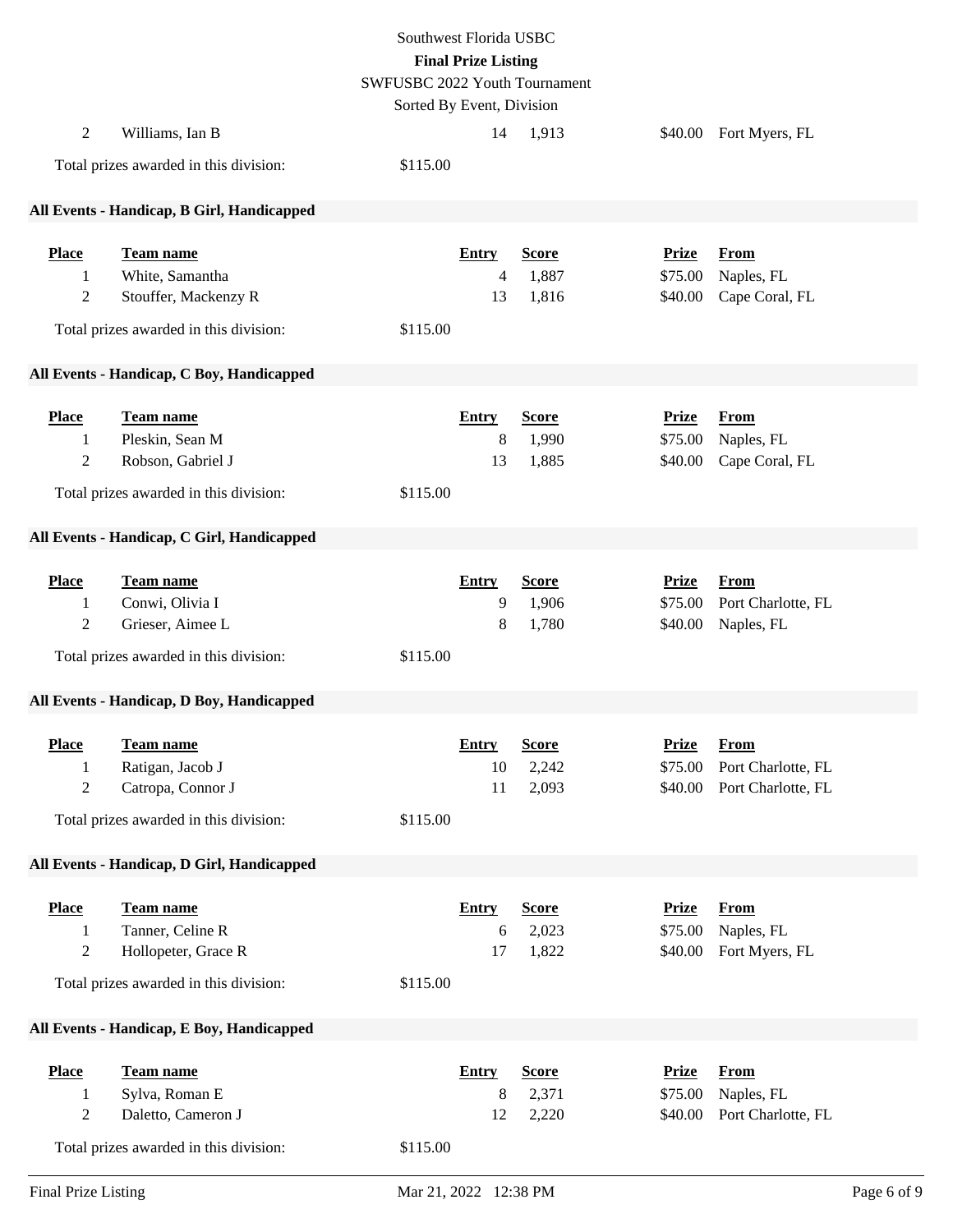# Southwest Florida USBC **Final Prize Listing** SWFUSBC 2022 Youth Tournament Sorted By Event, Division

### **All Events - Handicap, E Girl, Handicapped**

| <b>Place</b><br>1                   | Team name<br>Muso, Kailey M<br>Total prizes awarded in this division:                                                              | <b>Entry</b><br>11<br>\$75.00                      | <b>Score</b><br>2,035          | <b>Prize</b><br>\$75.00            | <b>From</b><br>Port Charlotte, FL                         |  |  |  |
|-------------------------------------|------------------------------------------------------------------------------------------------------------------------------------|----------------------------------------------------|--------------------------------|------------------------------------|-----------------------------------------------------------|--|--|--|
|                                     | All Events - Handicap, F Boy, Handicapped                                                                                          |                                                    |                                |                                    |                                                           |  |  |  |
| <b>Place</b><br>1<br>$\overline{c}$ | Team name<br>Probst, Mitchell<br>Meeks, Allison<br>Total prizes awarded in this division:                                          | Entry<br>10<br>5<br>\$115.00                       | <b>Score</b><br>2,062<br>1,975 | <b>Prize</b><br>\$75.00<br>\$40.00 | <b>From</b><br>Port Charlotte, FL<br>Naples, FL           |  |  |  |
|                                     | All Events - Handicap, F Girl, Handicapped                                                                                         |                                                    |                                |                                    |                                                           |  |  |  |
| <b>Place</b><br>1<br>$\overline{c}$ | Team name<br>Probst, Morgan<br>Sylvester, Riley J<br>Total prizes awarded in this division:<br>Total prizes awarded in this event: | <b>Entry</b><br>18<br>15<br>\$115.00<br>\$1,340.00 | <b>Score</b><br>2,135<br>2,064 | <b>Prize</b><br>\$75.00<br>\$40.00 | <b>From</b><br>Port Charlotte, FL<br>Charlotte County, FL |  |  |  |
|                                     | All Events - Scratch, A Boy, Scratch                                                                                               |                                                    |                                |                                    |                                                           |  |  |  |
| <b>Place</b><br>1<br>$\mathfrak 2$  | Team name<br>Belof, Adam L<br>Richards, Devin<br>Total prizes awarded in this division:                                            | <b>Entry</b><br>13<br>14<br>\$115.00               | <b>Score</b><br>2,103<br>2,051 | <b>Prize</b><br>\$75.00<br>\$40.00 | <b>From</b><br>Cape Coral, FL<br>Fort Myers, FL           |  |  |  |
|                                     | All Events - Scratch, A Girl, Scratch                                                                                              |                                                    |                                |                                    |                                                           |  |  |  |
| <b>Place</b><br>1                   | <b>Team name</b><br>Hagler, Katarina L<br>Total prizes awarded in this division:                                                   | <b>Entry</b><br>17<br>\$75.00                      | <b>Score</b><br>2,021          | <b>Prize</b><br>\$75.00            | <b>From</b><br>Fort Myers, FL                             |  |  |  |
|                                     | All Events - Scratch, B Boy, Scratch                                                                                               |                                                    |                                |                                    |                                                           |  |  |  |
| <b>Place</b><br>1                   | Team name<br>Ryan, Austin R<br>Total prizes awarded in this division:                                                              | <b>Entry</b><br>11<br>\$75.00                      | <b>Score</b><br>1,532          | <b>Prize</b><br>\$75.00            | <b>From</b><br>Port Charlotte, FL                         |  |  |  |
|                                     | All Events - Scratch, B Girl, Scratch                                                                                              |                                                    |                                |                                    |                                                           |  |  |  |

**Place Team name Entry Score Prize From**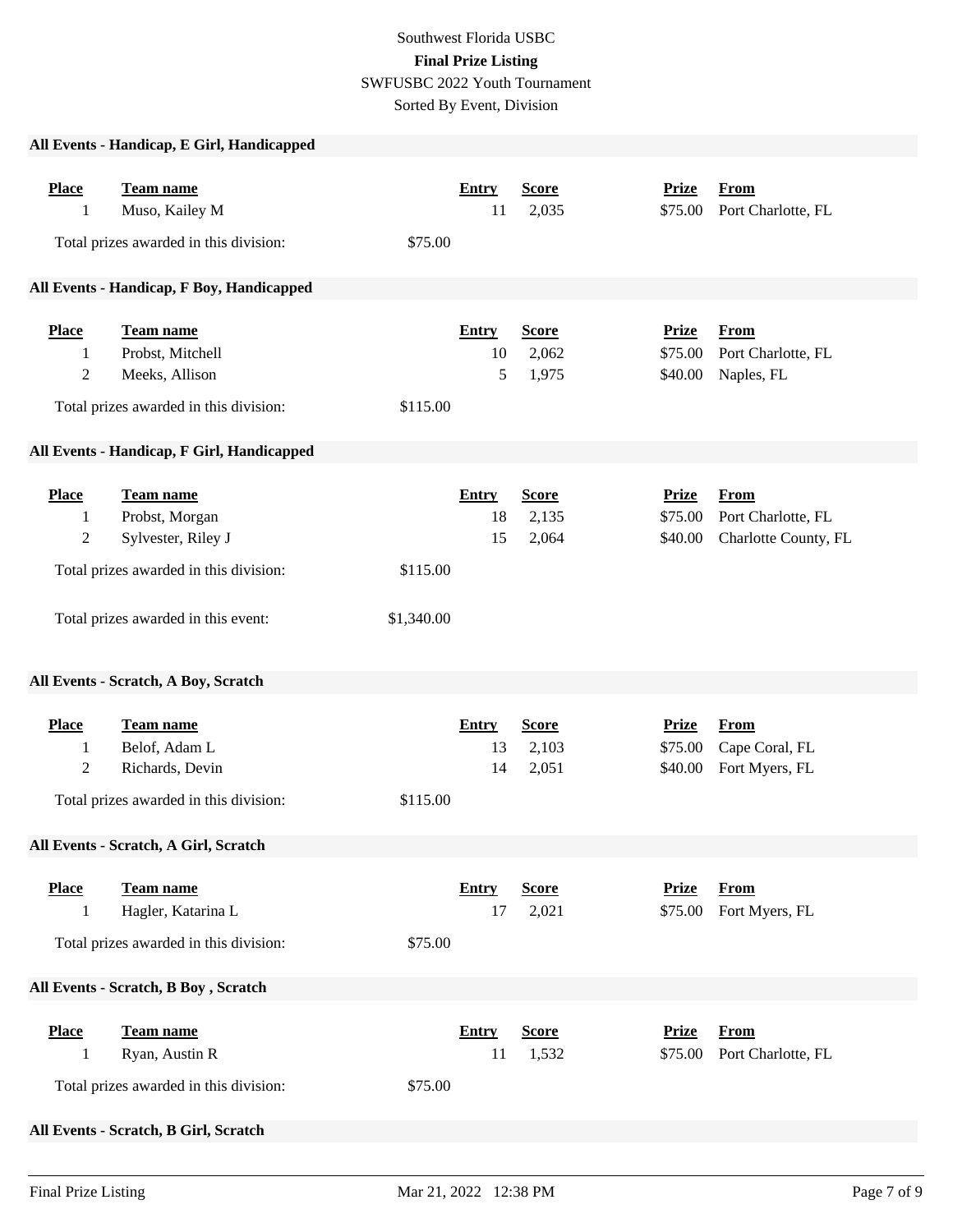|                |                                        | Southwest Florida USBC               |              |              |                    |  |
|----------------|----------------------------------------|--------------------------------------|--------------|--------------|--------------------|--|
|                |                                        | <b>Final Prize Listing</b>           |              |              |                    |  |
|                |                                        | <b>SWFUSBC 2022 Youth Tournament</b> |              |              |                    |  |
|                |                                        | Sorted By Event, Division            |              |              |                    |  |
|                |                                        |                                      |              |              |                    |  |
| <b>Place</b>   | Team name                              | <b>Entry</b>                         | <b>Score</b> | <b>Prize</b> | From               |  |
| 1              | Stouffer, Mackenzy R                   | 13                                   | 1,567        | \$75.00      | Cape Coral, FL     |  |
|                | Total prizes awarded in this division: | \$75.00                              |              |              |                    |  |
|                | All Events - Scratch, C Boy, Scratch   |                                      |              |              |                    |  |
| <b>Place</b>   | <b>Team name</b>                       | <b>Entry</b>                         | <b>Score</b> | <b>Prize</b> | <b>From</b>        |  |
| 1              | Robson, Gabriel J                      | 13                                   | 1,399        | \$75.00      | Cape Coral, FL     |  |
| $\overline{c}$ | Bunkley, Aidan M                       | 12                                   | 1,368        | \$40.00      | Port Charlotte, FL |  |
|                | Total prizes awarded in this division: | \$115.00                             |              |              |                    |  |
|                | All Events - Scratch, C Girl, Scratch  |                                      |              |              |                    |  |
| <b>Place</b>   | Team name                              | <b>Entry</b>                         | <b>Score</b> | <b>Prize</b> | <b>From</b>        |  |
| 1              | Conwi, Olivia I                        | 9                                    | 1,471        | \$75.00      | Port Charlotte, FL |  |
|                |                                        |                                      |              |              |                    |  |
|                | Total prizes awarded in this division: | \$75.00                              |              |              |                    |  |
|                | All Events - Scratch, D Boy, Scratch   |                                      |              |              |                    |  |
| <b>Place</b>   | Team name                              | <b>Entry</b>                         | <b>Score</b> | <b>Prize</b> | <b>From</b>        |  |
| 1              | Ratigan, Jacob J                       | 10                                   | 1,555        | \$75.00      | Port Charlotte, FL |  |
| $\overline{c}$ | Catropa, Connor J                      | 11                                   | 1,496        | \$40.00      | Port Charlotte, FL |  |
|                |                                        |                                      |              |              |                    |  |
|                | Total prizes awarded in this division: | \$115.00                             |              |              |                    |  |
|                | All Events - Scratch, E Boy, Scratch   |                                      |              |              |                    |  |
| <b>Place</b>   | <b>Team name</b>                       | <b>Entry</b>                         | <b>Score</b> | <b>Prize</b> | <b>From</b>        |  |
| 1              | Daletto, Cameron J                     | 12                                   | 1,419        | \$75.00      | Port Charlotte, FL |  |
| $\mathbf{2}$   | Virnig, Ahmet                          | 18                                   | 967          | \$40.00      | Port Charlotte, FL |  |
|                |                                        |                                      |              |              |                    |  |
|                | Total prizes awarded in this division: | \$115.00                             |              |              |                    |  |
|                | All Events - Scratch, E Girl, Scratch  |                                      |              |              |                    |  |
| <b>Place</b>   | Team name                              | <b>Entry</b>                         | <b>Score</b> | <b>Prize</b> | <b>From</b>        |  |
| 1              | Muso, Kailey M                         | 11                                   | 1,225        | \$75.00      | Port Charlotte, FL |  |
|                |                                        |                                      |              |              |                    |  |
|                | Total prizes awarded in this division: | \$75.00                              |              |              |                    |  |
|                | All Events - Scratch, F Boy, Scratch   |                                      |              |              |                    |  |
| <b>Place</b>   | Team name                              | <b>Entry</b>                         | <b>Score</b> | <b>Prize</b> | <b>From</b>        |  |
| 1              | Probst, Mitchell                       | 10                                   | 1,099        | \$75.00      | Port Charlotte, FL |  |
| $\overline{c}$ | Ratigan, Joshua M                      | 10                                   | 948          | \$40.00      | Port Charlotte, FL |  |
|                | Total prizes awarded in this division: | \$115.00                             |              |              |                    |  |
|                |                                        |                                      |              |              |                    |  |